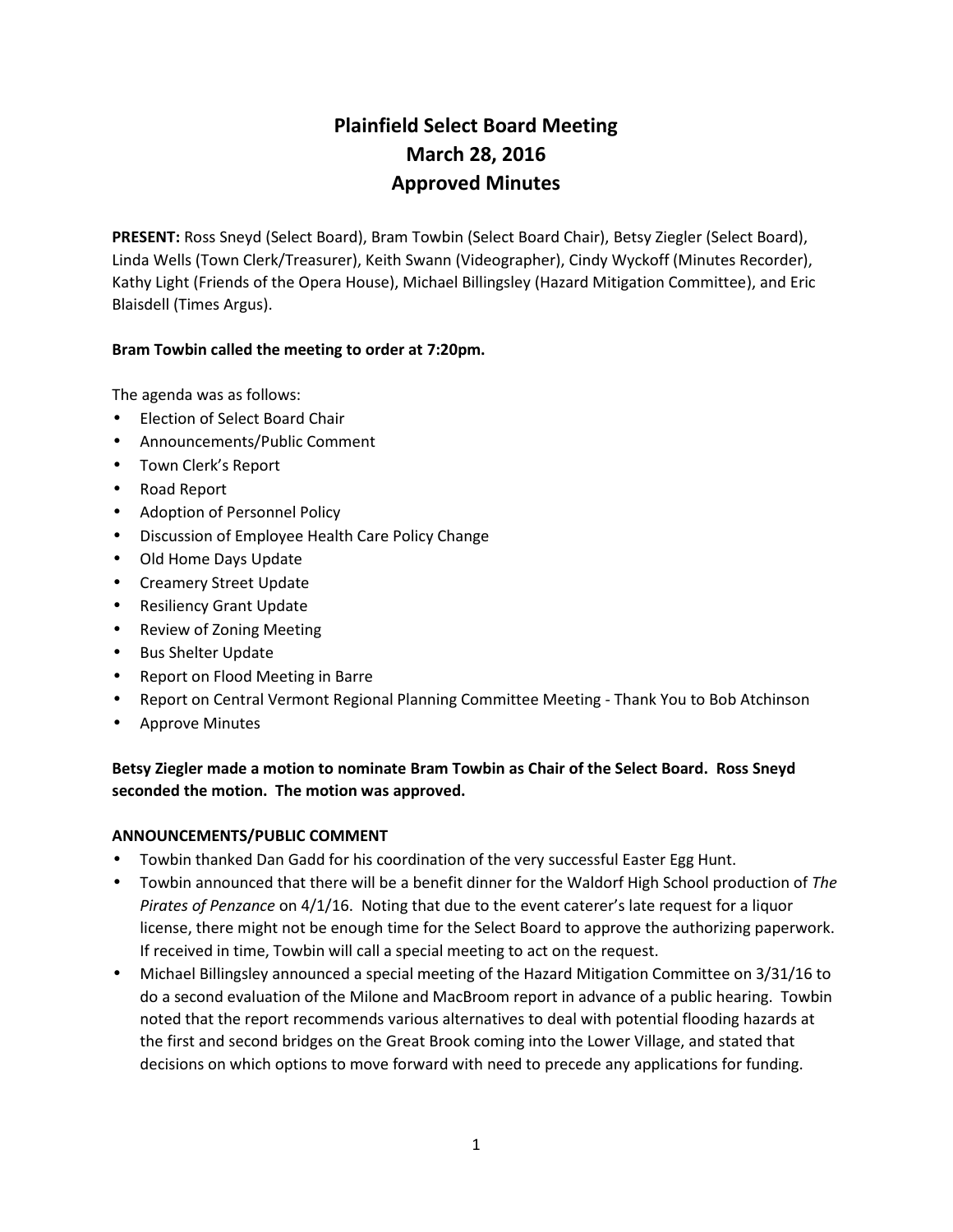• Ziegler announced that the Conservation Commission is holding a special meeting on 4/4/16 at 7pm at the Town Hall Opera House where Brett Engstrom will present his work on Natural Communities.

# **REQUEST FROM FRIENDS OF THE TOWN HALL OPERA HOUSE**

- Kathy Light, member of the newly formed and forming Plainfield Friends of the Opera House and co director of the Goddard Community Gamelan ensemble, announced that the latter will be performing on 5/1/16 at 4pm at the Town Hall Opera House.
- Light is currently researching grants through the Vermont Community Foundation to fund a classical/chamber music concert series at the Town Hall Opera House to start in the fall. The funding would provide a guaranteed base amount for performers in addition to ticket sales to help book quality events that would draw people from a wide area to Plainfield. Because the Friends of the Opera House is not yet incorporated as a nonprofit, Light requested that the Town of Plainfield act as the fiscal sponsor in the grant application. Towbin expressed support for the effort, but noted concern over the possibility of any unknown financial obligations that might be incurred as well as any support potentially needed from Town staff to help administer the grant, such as writing checks or submitting reports. Discussion followed on possibly including administrative costs in the grant, advantages if the group became a formal committee of the Town, and potential models of disbursing funds. **Sneyd made a motion that the Town become fiscal sponsor for the Friends of the Opera House in relation to the Vermont Community Foundation grant application. Ziegler seconded the motion. The motion was approved.**

#### **TOWN CLERK'S REPORT**

Linda Wells read the following list of proposed appointments:

| <b>Central VT Regional Planning Commission</b> |                            |
|------------------------------------------------|----------------------------|
| <b>Alternate Representative</b>                | Bob Atchinson, 1-year term |
| <b>Water and Wastewater Commission</b>         | Mary Lane, 3-year term     |
| <b>Planning Commission</b>                     | Jean Hamilton, 3-year term |

# **Ziegler made a motion to approve the proposed appointments as presented by Wells. Sneyd seconded the motion. The motion was approved.**

 Wells presented updated language from the Vermont League of Cities and Towns that both provided clarity on extending Medicare supplemental health insurance coverage for Medicare-eligible spouses of Town employees and declared the discontinuation of health insurance coverage for Town employee retirees because there will no longer be a carve-out in the Town's insurance policy for retirees to continue their coverage through the Town. Wells recommended that the updated language on Medicare supplemental insurance for spouses and change in retirees' eligibility for health coverage be reflected in the Town's Personnel Policy. **Sneyd made a motion to adopt the new language. Ziegler seconded the motion. The motion was approved.**

### **ADOPTION OF PERSONNEL POLICY**

 Wells suggested that the Town's Personnel Policy be adopted, including all changes and after a final review by employees, effective 4/1/16. **Ziegler made a motion to adopt the Town's Personnel Policy effective 4/1/16. Sneyd seconded the motion. The motion was approved.**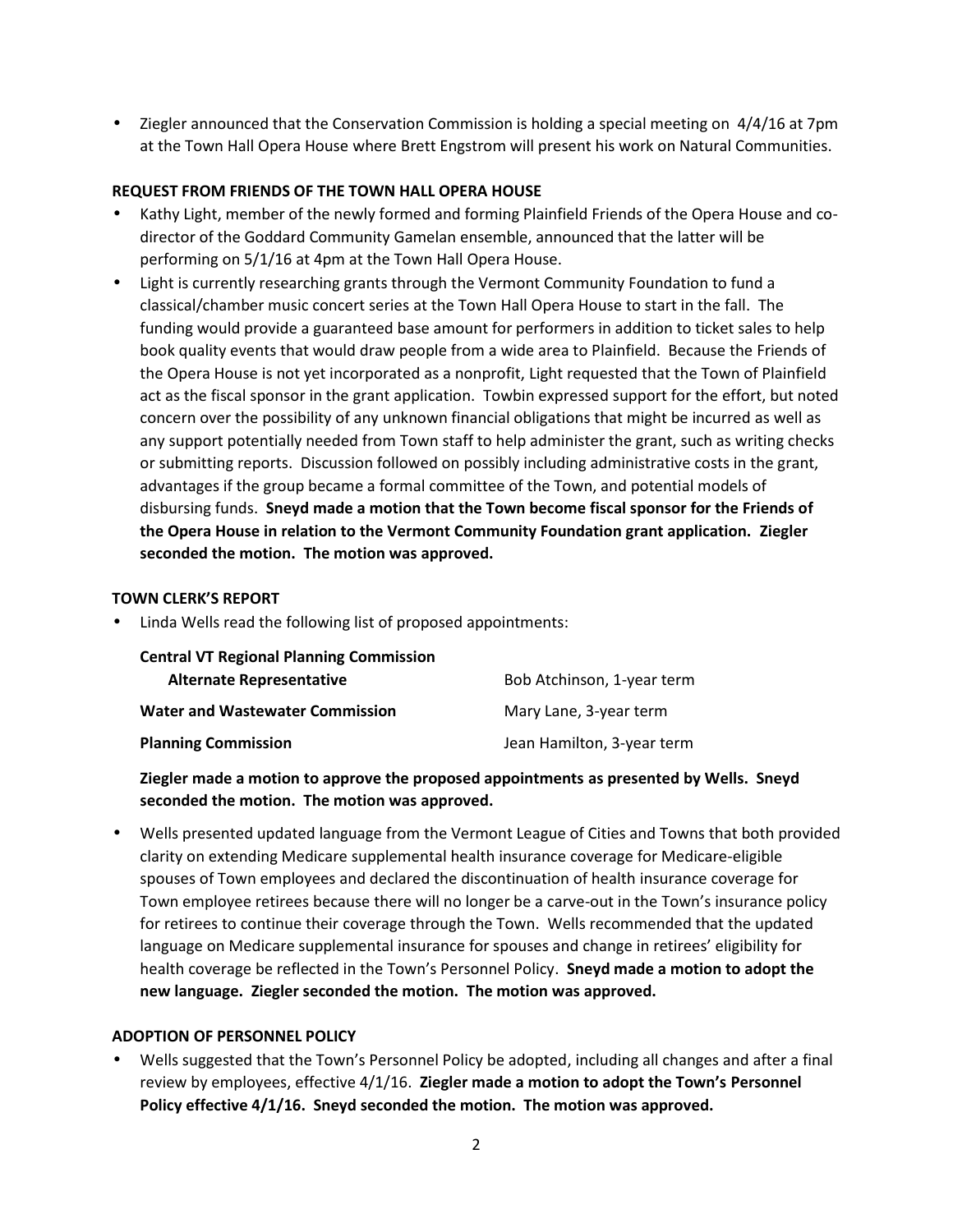#### **BUS SHELTER UPDATE**

 Noting that Plainfield ranks high in terms of bus service ridership, Towbin stated that Green Mountain Transit Authority has offered the Town an additional bus shelter. The Town has indicated that it is interested in the new shelter and proposed plans are for it to be located at the Park and Ride in place of the current one, which in turn will be relocated to in front of the Post Office on Route 2. Towbin noted that some costs will be incurred due to the requirement of a light in the new shelter and that the Plainfield Development Review Board (DRB) has raised some questions regarding the relocation of the current shelter to Route 2. The Select Board agreed to move forward with next steps in responding to the DRB questions, acquiring the shelter, and exploring options, including funding, for lighting the shelter.

### **ROAD REPORT**

- Citing that it is mud season, Towbin noted that he has received many calls about the road conditions, and in particular, questions about the kind of fill that is being used. Towbin believes that the Road Crew is doing a good job, but encouraged those who have questions or concerns to contact him.
- Towbin announced that the Town has resolved the issues with the company that provides uniforms to the Road Crew. The Town will either contract with a new vendor or make arrangements for employees to provide their own uniforms.

### **OLD HOME DAYS UPDATE**

 Plainfield's Old Home Days event will be held on 9/17/16 and include a carnival company that will provide rides and concessions. Towbin noted that part of the reason to include the carnival company at the event is because the Town receives a portion of the company's proceeds that day, which can be put towards improving the current shelter that is badly in need of repair. Towbin assured that all the local features of the Old Home Days event will continue to be included.

### **CREAMERY STREET UPDATE**

 Ziegler announced that a selection committee has reviewed proposals from three separate engineering firms for the sidewalk scoping study and selected the Dufresne Group as its first choice. **Zeigler made a motion to accept the proposal in the amount of \$28,400 from the Dufresne Group to carry out the sidewalk scoping study. Towbin seconded the motion. The motion was approved**. Discussion followed regarding which side of Creamery Street the sidewalk would be built on and plans for painting fog lines.

### **RESILIENCY GRANT UPDATE**

 Ziegler noted that the purpose of the grant is to form a committee, create a survey, and develop and implement projects to explore how the community can be resilient in the face of flooding and other adverse events. The Town has interviewed three applicants for the project coordinator position and selected Sarah McShane. The hiring process is on hold while salary and insurance requirement considerations are worked out, which hopefully will occur by the end of the week.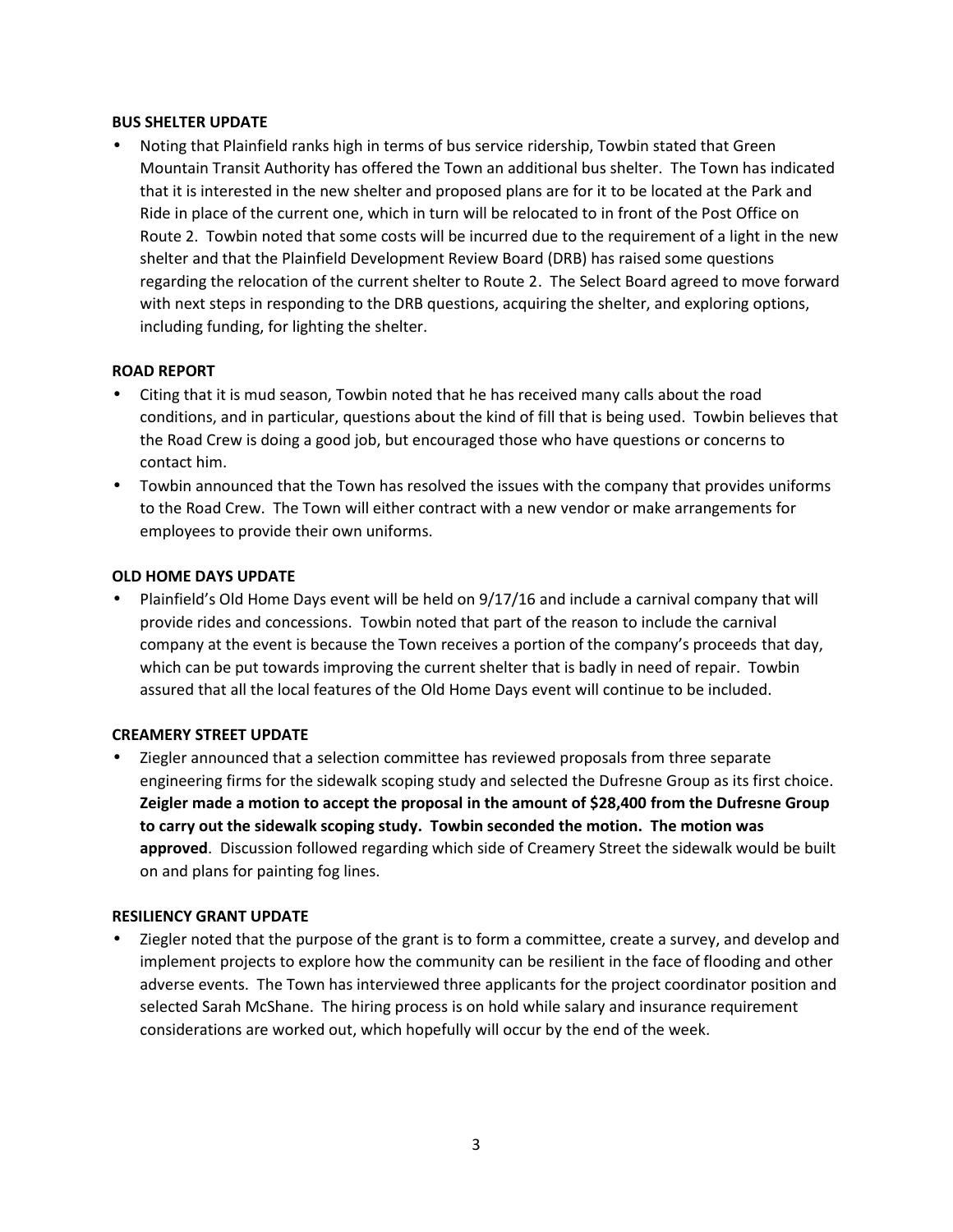#### **REVIEW OF ZONING MEETING**

 Towbin provided an overview of the 3/21/16 zoning meeting, noting that the Town is updating a number of areas in the zoning regulations. Based on population density, there are three classes of zoning: Village, Rural Residential, and Forest and Agriculture. Major changes include the expansion of the Rural Residential designation and the creation of a Fluvial Erosion zone. Towbin encouraged residents to consult the five maps posted in the kiosk in the Village that detail the various floodplain designations and raise any questions or concerns during this discussion period. Discussion ensued regarding differing floodplain designations among various maps, challenges involved in modifying outdated map data, and proposed new setback distances.

### **REPORT ON FLOOD MEETING IN BARRE**

 Towbin reported on a recent meeting he attended regarding a flood-control plan that Barre is moving forward with that includes installing woody debris-catching devices on Gunner Brook in Barre. Despite information to the contrary on the viability of debris catchers, including maintenance costs and efforts in removing the collected debris, Plainfield will be monitoring Barre's experience in its own consideration of how to deal with flood events caused by the Great Brook entering Plainfield.

# **REPORT ON CENTRAL VERMONT REGIONAL PLANNING COMMITTEE MEETING - THANK YOU TO BOB ATCHINSON**

- Towbin explained the Central Vermont Regional Planning Committee's (CVRPC's) role in assisting with grant procurement and recommending priority projects to the State. Bob Atchinson is one of Plainfield's delegates to the CVRPC, and at a recent CVRPC meeting, Towbin and Atchinson presented a case for prioritizing State project work on Plainfield's Mill Street and Brook Street bridges, which resulted in advancing CVRPC's ranking of these projects. Towbin thanked Atchinson for alerting him to the process and his role in moving Plainfield up in the ranking process.
- Ziegler related her observations during a recent trip to Guatemala of that region's challenges in dealing with erosion issues.

### **LIQUOR LICENSE AND FLEET PERMIT RENEWAL REQUESTS**

Towbin presented the following Liquor License Renewal request for approval:

Country Club of Barre

# **Sneyd made a motion to approve the Liquor License Renewal request for the Country Club of Barre. Ziegler seconded the motion. The motion was approved.**

Towbin presented the following Fleet Permit requests for approval:

- Allen Lumber Co.
- GW Tatro Construction
- Donald Giroux's Trucking
- Harrison Redi-Mix Corp.
- Le Page Gravel Pit
- Marlin Environmental, DBA Hartigan Co.